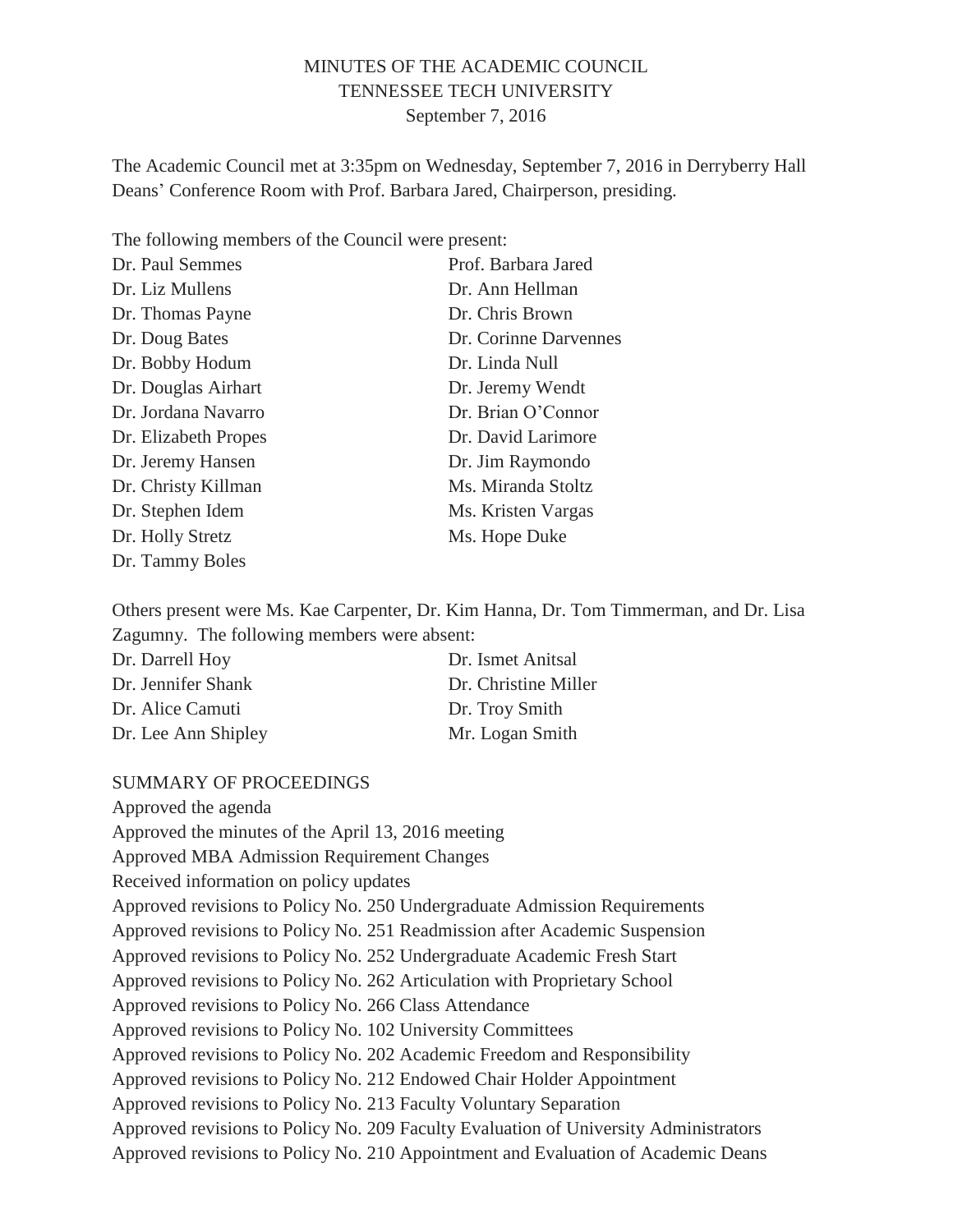Approved revisions to Policy No. 120 Minors on Campus Approved Nursing program admissions policy changes Appointed ad hoc committee for electronic tenure and promotion documents Discussed future meetings to approve policies

#### PROCEEDINGS

### Approval of the Agenda

Prof. Jared requested item #4 be moved after item #10 as Dr. Hanna would not be able to attend the meeting until later. Dr. Stretz MOVED approval and Dr. Mullens SECONDED. APPROVED unanimously with noted change.

Approval of the Minutes of the April 13, 2016 Meeting Dr. Darvennes MOVED approval and Dr. Mullens SECONDED. APPROVED unanimously.

### Approval of Proposal for MBA Admission Requirement Changes

Dr. Timmerman explained the change is to increase the requirements for full admission and introduce a provisional admission path. This new path will meet the need for more highly competent students, resulting in greater enrollment. Dr. O'Connor MOVED approval and Dr. Darvennes SECONDED. APPROVED unanimously.

### Policy Updates

Dr. Killman explained that five faculty senators started working during the summer to review all policies as they became available. Each of the five are looking at policies independently and also collaborating amongst themselves and with the FOCUS transition group. If there are any issues or concerns, the policy is sent back to the owner of the policy with remarks for consideration according to the comments of the reviewers. Noted changes are made as deemed appropriate and the policy is put forward again. Once approved by the reviewers, the policies are submitted individually to the Academic Council, Administrative Council, or both Councils if needed. Each of the policy working groups have faculty representation.

There was also discussion about accessing the websites and policy central. The website and links are being worked on.

The following policies will be effective pending TTU's governing board approval.

#### Approval of Revisions to Policies

Dr. Hodum presented the revisions to the following policies individually with noted changes of removing reference to TBR, clearer language, and clarification of the policies:

- a. Policy No. 250 Undergraduate Admission Requirements Dr. Darvennes MOVED approval and Dr. Mullens SECONDED. APPROVED unanimously.
- b. Policy No. 251 Readmission after Academic Suspension Dr. Hodum MOVED approval and Dr. Darvennes SECONDED. APPROVED unanimously.
- c. Policy No. 252 Undergraduate Academic Fresh Start Dr. Hodum MOVED approval and Dr. Darvennes SECONDED. APPROVED unanimously.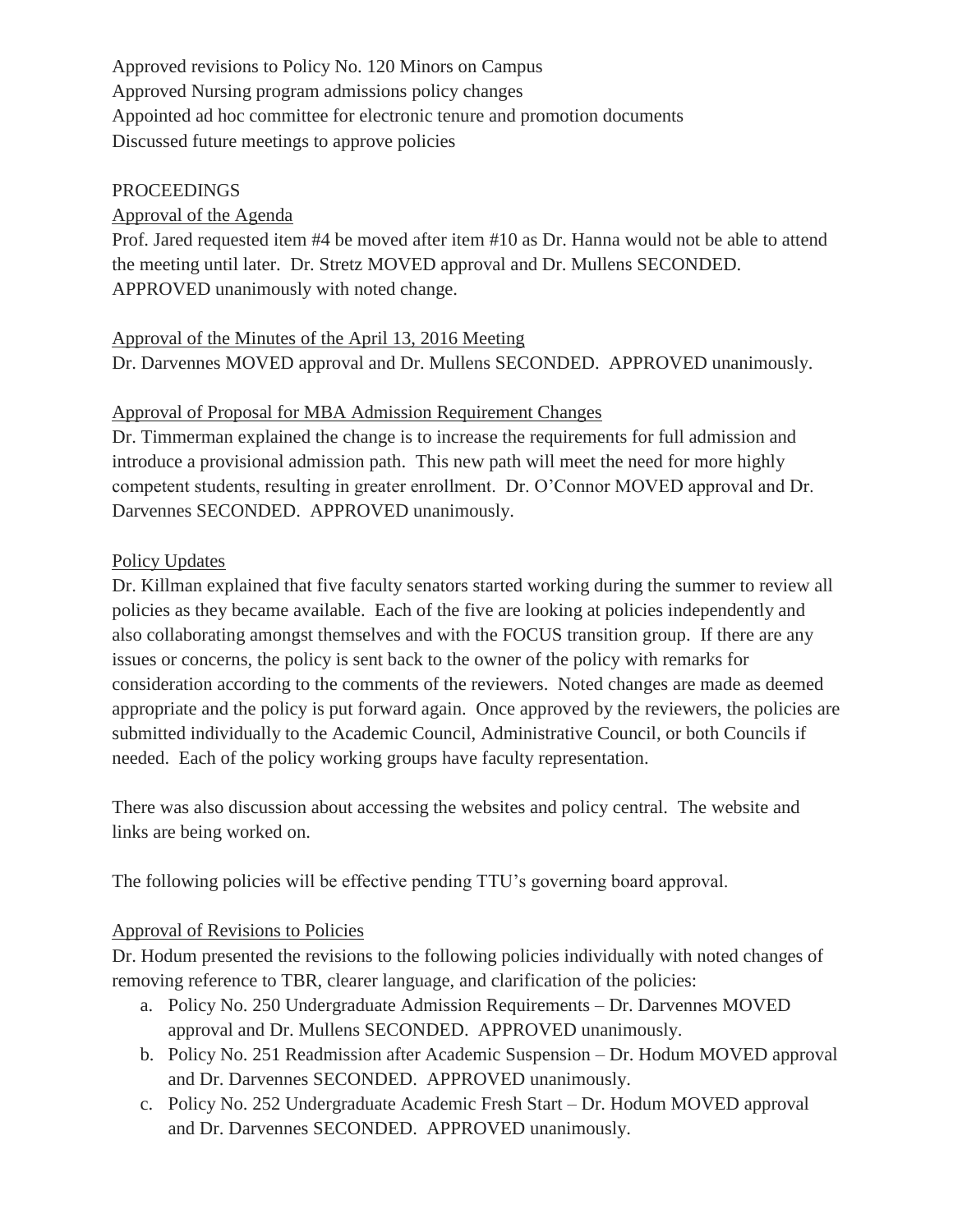- d. Policy No. 262 Articulation with Proprietary School Dr. Hodum MOVED approval and Dr. Darvennes SECONDED. APPROVED unanimously.
- e. Policy No. 266 Class Attendance Dr. Hodum MOVED approval and Dr. Mullens SECONDED. APPROVED unanimously.

## Approval of Revisions to Policies

Dr. Null presented revisions to the following policies noting removal of references to TBR and clarification of the policies:

- a. Policy No. 102 University Committees Dr. Null MOVED approval and Dr. Mullens SECONDED. APPROVED unanimously.
- b. Policy No. 202 Academic Freedom and Responsibility Dr. Null MOVED approval and Dr. Darvennes SECONDED. APPROVED unanimously.

### Approval of Revisions to Policies

Dr. Zagumny presented revisions to the following policies removing references to TBR and no substantive changes:

- a. Policy No. 212 Endowed Chair Holder Appointment Dr. Null MOVED approval and Dr. Darvennes SECONDED. APPROVED unanimously.
- b. Policy No. 213 Faculty Voluntary Separation Dr. Null MOVED approval and Dr. Mullens SECONDED. APPROVED unanimously.

### Approval of Revisions to Policies

Dr. Mullens presented revisions to the following policies removing references to TBR and clearer interpretation of the policies:

- a. Policy No. 209 Faculty Evaluation of University Administrators Dr. Null MOVED approval and Dr. Darvennes SECONDED. APPROVED unanimously.
- b. Policy No. 210 Appointment and Evaluation of Academic Deans Dr. Null MOVED approval and Dr. Darvennes SECONDED. APPROVED unanimously.

# Approval of Revisions to Policy No. 120 Minors on Campus

Ms. Carpenter presented this policy to the Administrative Council earlier today and it was approved. The policy will be effective upon approval by Academic Council. The policy was reviewed by Internal Audit and there were questions and items that were hard to follow. Changes were made to further simplify the requirements and specific templates were developed for each category of students. Deb Combs is assisting with the application of this policy. Dr. Hodum MOVED approval and Dr. Darvennes SECONDED. APPROVED unanimously.

# Approval of Proposal for Nursing Program Admission Policy Changes

Dr. Hanna stated the change is to increase the GPA of applicants seeking admission to the TN eCampus MSN undergraduate program from 2.75 – 2.99 to 2.85-2.99 on a 4.0 scale for provisional standing. Reference to RODP is changed to TN eCampus. Changes will be effective Spring 2017. Dr. Propes MOVED approval and Dr. Killman SECONDED. APPROVED unanimously.